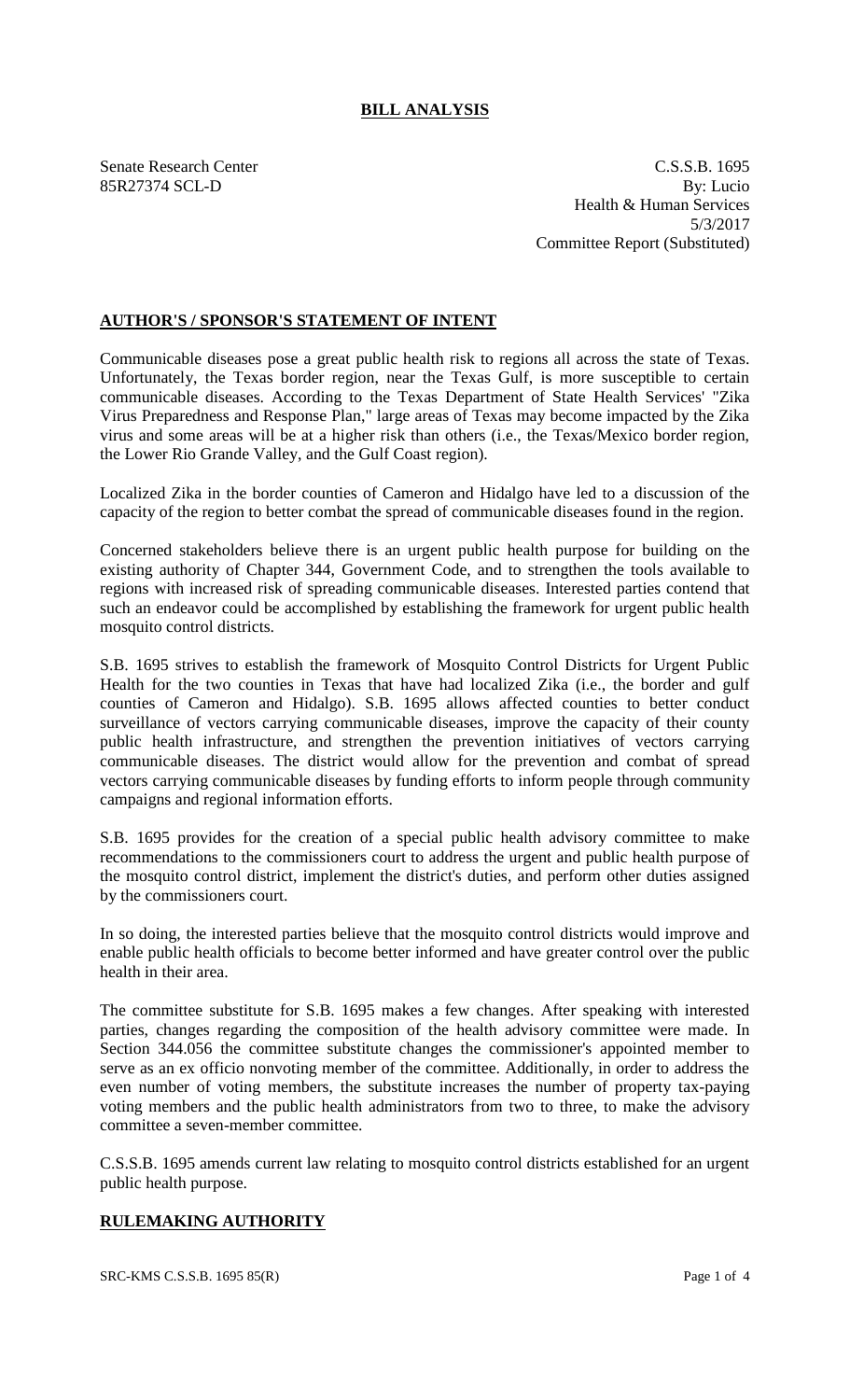This bill does not expressly grant any additional rulemaking authority to a state officer, institution, or agency.

### **SECTION BY SECTION ANALYSIS**

SECTION 1. Amends Chapter 344, Health and Safety Code, by designating Sections 344.001 through 344.007 as Subchapter A and adding a subchapter heading to read as follows:

#### SUBCHAPTER A. ESTABLISHMENT, OPERATION, AND DISSOLUTION OF MOSQUITO CONTROL DISTRICTS

SECTION 2. Amends Chapter 344, Health and Safety Code, by adding Subchapter B, as follows:

#### SUBCHAPTER B. ESTABLISHMENT OF MOSQUITO CONTROL DISTRICTS FOR URGENT PUBLIC HEALTH PURPOSE

Sec. 344.051. DEFINITION. Defines "department" as the Department of State Health Service (DSHS).

Sec. 344.052. LEGISLATIVE FINDINGS. Provides that the legislature finds that:

(1) scientists have concluded the Zika virus is a cause for microcephaly and other severe fetal brain defects;

(2) DSHS has reported that counties in the Gulf Coast region and on the international border with Mexico are at the highest risk in this state of developing localized cases of the Zika virus;

(3) Cameron County, which is located on the international border with Mexico, has had as of December 2016 at least five documented cases of locally transmitted Zika virus;

(4) the powers of a mosquito control district may be effective in combating the increased risk of transmission of the Zika virus; and

(5) there is an urgent public health purpose for establishing a mosquito control district in Cameron and Hidalgo Counties and other high-risk counties to contain, eradicate, and treat problems associated with communicable diseases, including the Zika virus, the dengue virus, and the chikungunya virus, that are carried by mosquitos.

Sec. 344.053. APPLICABILITY OF SUBCHAPTER. Provides that this subchapter applies only to a county located on the international border with Mexico for which DSHS has documented a locally transmitted case of the Zika virus or that is adjacent to a county described by Subdivision (1).

Sec. 344.054. ESTABLISHMENT. Authorizes a county described by Section 344.053 to establish an urgent public health mosquito control district on issuance of an order by the county judge or commissioners court of the county stating that an urgent public health purpose requires establishment of the district and ordering an election under Section 344.001 (Election on Establishment and Tax Levy).

Sec. 344.055. DUTIES OF COUNTY ESTABLISHING DISTRICT. Requires a county that establishes an urgent public health mosquito control district under this subchapter to:

(1) conduct surveillance of vectors carrying communicable disease;

(2) address the capacity of the county public health infrastructure, including by: